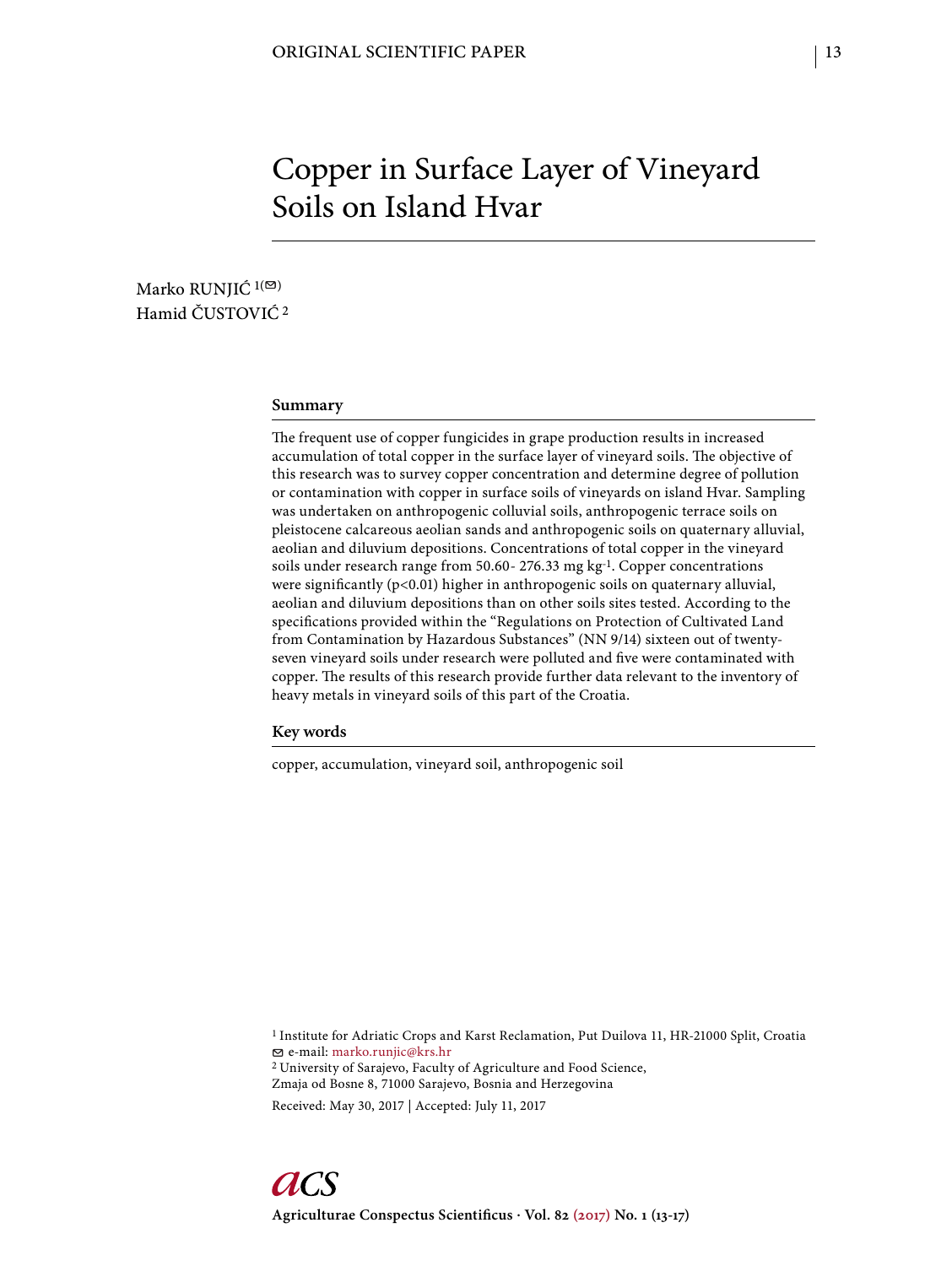### **Introduction**

In recent years content of heavy metals in the soil caused by human activities have gradually increased, resulting in the deterioration of the environment. Agricultural soil contamination with heavy metals through the repeated use of chemical fertilizers and pesticides is one of the most severe ecological problems. Heavy metals are the main pollutants that accumulate in vineyards soils. Because of viticulture intensive practice, the phytopharmaceuticals and fertilizers are the main source of metal pollution. Intensive and long term use of copper based fungicides has increased soil copper concentrations and this is likely most pronounced in vineyards (Komarek et al., 2010). The frequent use of copper based fungicides has resulted in copper accumulations in surface layer of vineyard soils far in excess of trace amounts that are required for healthy plant growth. Numerous studies have indicated that prolonged use of copper based chemicals often results in soil contamination (Besnard et al., 2001; Flores-Velez et al., 1996). Copper based fungicides have been in use with wine-growing as a plant protection product against fungal diseases *(Plasmopara viticola* (B. and C.) Berl. and De Toni and *Phomopsis viticola* (Sacc.) Sacc) since the 18th century. In Croatia, mostly used copper based fungicides against fungal diseases in wine-growing are: copper sulphate, copper (I) oxide, copper oxichloride, copper hydroxide, copper-hydroxide-potassium sulphate complex, copper-hydroxide-Ca-chloride complex, combinations of copper and organic fungicides, and combinations of copper and mineral oils (Vitanović, 2012). The number of annual treatments with copper fungicides is estimated to be extremely high, 8-14 (Gračanin, 1947; Flores Velez, 1996; Romić et al., 2001). Depending on its concentration in soil copper can be a toxic element and micronutrient. From the eco-toxicological point of view, high copper concentrations may alter cellular division in some plants (Arduini et al. 1994), affect the activity and diversity of soil microorganisms (Díaz-Raviña et al. 2007; Fernández-Calviño et al. 2010), and cause damage in the detritivorous populations (Paoletti et al. 1998; Daoust et al. 2006). Copper in soil is bound to soil organic matter, adsorbed to clay surface, bound to Fe and Mn oxides, in the matrix of primary silicate minerals, in secondary minerals or within amorphous matter (Chaignon et al., 2002). The sum of all above is defined as total copper in soil. The total copper content in soils is a useful indicator of soil contamination. According to Vitanović et al. (2012) application of copper fungicides to vineyards of coastal Croatia has resulted in the accumulation of copper residues in surface soils and an average of 2.90 to 4.20 kg/ha of copper is introduced into vineyards each vegetative year through treatment of the vine with copper fungicides. In this study, we undertook a survey of total copper concentrations in vineyards soils of island Hvar and determined which soil type accumulated the most copper. According to the regulations (NN 9/14) and obtained results, the vineyard soils under research are defined as either contaminated or polluted with copper.

#### **Materials and methods**

#### **Selection of locations**

For this research we selected vineyard soils on island of Hvar (Figure 1). The island of Hvar belongs to the group of Central Dalmatian islands and according to the Regulations of geographical areas of wine growing (NN 74/12) belongs to the Middle and South Dalmatia wine region. Following an extensive analysis of the area, three different locations, which differ in geology, were selected for the research. Areas with anthropogenic colluvial soils developed on quaternary colluvium depositions were selected as location A (N 43°07', E 16°39'). Location B was comprised of areas with anthropogenic terrace soils on pleistocene calcareous aeolian sands (N 43°08', E 16°40'), while areas with anthropogenic soils on quaternary alluvial, aeolian and diluvium depositions were selected for location C (N 43o10', E 16°37'). Nine vineyards were selected from each of the locations. The age of the vineyards had an important role in the selection, because of long-term use of copper fungicides. Each of the selected vineyards is more than 40 years old. Sizes of vineyards are in range 200-800 m2.



Figure 1. Locations of vineyards on island Hvar

## **Soil sampling**

Soil sampling was carried out in all locations in each of the nine vineyards. Samples were taken by a 30 mm diameter cylindrical probe from 0 - 0.3 m. In each vineyard 10 single samples were taken and homogenized to obtain one composite sample. Samples were air-dried, passed through 2 mm sieve and stored in plastic boxes at room temperature.

#### **Soil analysis**

In the prepared samples the following parameters were determined: pH, active lime, total carbonates and humus. Soil reaction (pH) was determined potentiometrically with a glass electrode in water and 1 M KCl in soil:water suspension with 1:2.5 ratio (w/v), active lime by the Druines-Galet method, total carbonates by the Scheibler calcimeter and humus by Tjurin method. All methods of soil chemical analyses are described in Priručnik za pedološka istraživanja (Škorić, 1982). Total copper in the surface layer  $(0 - 0.3 \text{ m})$  was evaluated after digestion with aqua regia (ISO 11466, 2004). Three g of soil (previously prepared and crushed to dust) was measured in a 250 ml reaction flask and 0.5-1 ml of double-distilled water, drop by drop, 21 ml of 12.0 M hydrochloric acid and 7 ml of 15.8 M nitric acid were added. The prepared mixture was left at room temperature for 16 h to allow oxidation of organic components within it. After settling, the content above the sediment was filtered through filter paper (8 μm pore width, 150 mm diameter) into a 100-ml volumetric flask. The sediment from the filter paper was carefully washed with diluted nitric acid. The flask was filled with double-distilled water up to the mark, and total copper was measured in such prepared sample. Total copper content in soil was determined by flame atomic absorption spectrometry (Varian 220, 2004). Texture was determined by sieving and sedimentation method (ISO 11277, 2004). Classification of soils by texture was according to the U.S. system (Soil Survey Manual, 1951).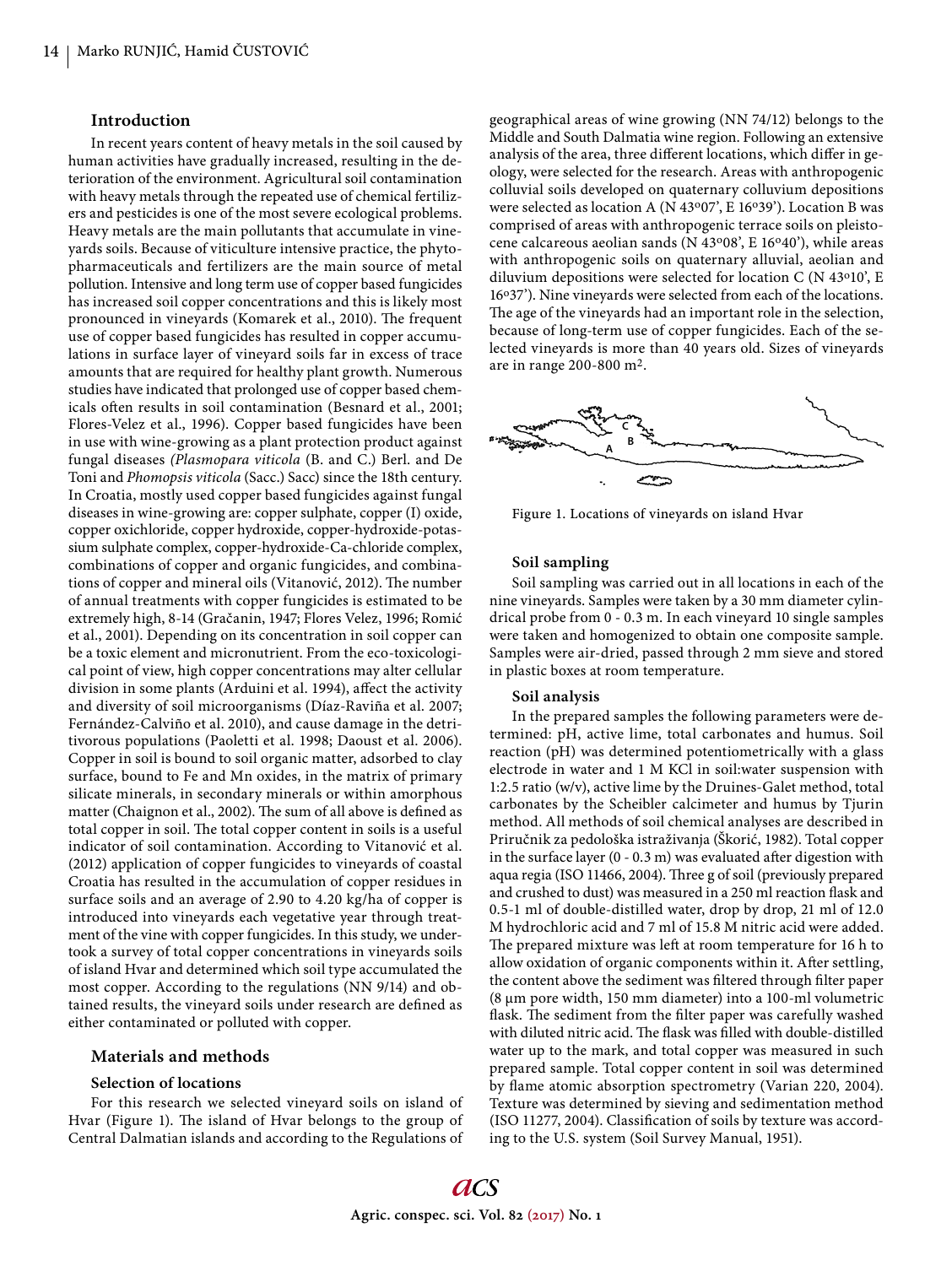#### **Statistical data analysis**

All indicators were processed by analysis of variance (ANOVA) and means were compered using Tukey test at  $p<0.01$ . The software used for this purpose was Statview (SAS, Version 5.0).

### **Results**

## **Soil chemical and physical properties**

The results of chemical and physical analyses of anthropogenic colluvial soils (A) are presented in Table 1. Silt loam texture dominates in these soils. The soils are skeletal, very deep, their water capacity is low, while the air capacity is high. They have very high carbonate content (21.10-58.17%).

Anthropogenic terrace soils on pleistocene calcareous aeolian sands (B) have very high carbonate content (52.69-86.90%), low humus content (0.80-1.19%) and sandy loam texture (Table 2). Their water capacity is very low, while the air capacity is very high.

Variations of the properties of anthropogenic soils on quaternary alluvial, aeolian and diluvium depositions (C) are a result of the complexity and heterogeneity of parent material. There was a great variability (Table 3) in the mechanical composition (loam-clay loam), pH value (6.06-7.96) and carbonate content (1.90-9.80%).

Table 4 shows concentration of total copper in surface layer of researched soils. The average copper value for the 27 samples

|  |  |  | Table 1. Chemical and physical properties of anthropogenic colluvial soils (A) |
|--|--|--|--------------------------------------------------------------------------------|
|--|--|--|--------------------------------------------------------------------------------|

| Vinevard       | pH               |      | Total carbonates | Active lime | Humus | Clay  | Silt  | Sand  | Texture type |
|----------------|------------------|------|------------------|-------------|-------|-------|-------|-------|--------------|
|                | H <sub>2</sub> 0 | KCl  | %                | %           | $\%$  | %     | $\%$  | %     |              |
| A <sub>1</sub> | 8.32             | 7.48 | 21.57            | 6.15        | 5.02  | 15.31 | 58.91 | 25.78 | silt loam    |
| A <sub>2</sub> | 8.34             | 7.56 | 22.53            | 6.16        | 3.81  | 15.13 | 57.01 | 27.86 | silt loam    |
| A <sub>3</sub> | 8.26             | 7.37 | 21.10            | 7.37        | 4.09  | 14.71 | 59.06 | 26.23 | silt loam    |
| A <sub>4</sub> | 8.34             | 7.61 | 38.40            | 7.17        | 4.63  | 12.16 | 66.78 | 21.06 | silt loam    |
| A 5            | 8.23             | 7.54 | 31.80            | 6.38        | 4.95  | 12.73 | 55.60 | 31.67 | silt loam    |
| A 6            | 8.2              | 7.39 | 40.13            | 6.78        | 5.38  | 12.98 | 54.57 | 32.45 | silt loam    |
| A 7            | 8.53             | 7.61 | 58.17            | 11.18       | 2.57  | 10.10 | 49.96 | 39.94 | silt loam    |
| A8             | 8.39             | 8.39 | 53.86            | 10.89       | 3.38  | 10.24 | 51.32 | 38.44 | silt loam    |
| A 9            | 8.51             | 8.51 | 50.39            | 9.41        | 2.52  | 10.58 | 50.09 | 39.33 | silt loam    |
| s              | 0.11             | 0.42 | 14.35            | 2.01        | 1.05  | 2.07  | 5.37  | 6.75  |              |

s-standard deviation

Table 2. Chemical and physical properties of anthropogenic terrace soils (B)

| Vinevard   | H <sub>2</sub> 0 | pH<br>KCl | Total carbonates<br>% | Active lime<br>% | Humus<br>% | Clay<br>$\%$ | Silt<br>$\%$ | Sand<br>$\%$ | Texture type |
|------------|------------------|-----------|-----------------------|------------------|------------|--------------|--------------|--------------|--------------|
|            |                  |           |                       |                  |            |              |              |              |              |
| <b>B</b> 1 | 8.19             | 7.68      | 52.69                 | 2.40             | 1.19       | 6.25         | 34.52        | 59.23        | sandy loam   |
| <b>B2</b>  | 8.19             | 7.68      | 54.61                 | 2.42             | 0.91       | 5.83         | 32.94        | 61.23        | sandy loam   |
| <b>B</b> 3 | 8.21             | 7.69      | 54.67                 | 2.55             | 0.84       | 5.97         | 34.51        | 59.52        | sandy loam   |
| <b>B</b> 4 | 8.47             | 7.73      | 63.82                 | 2.07             | 0.80       | 4.65         | 30.65        | 64.70        | sandy loam   |
| <b>B</b> 5 | 8.52             | 7.85      | 58.85                 | 2.07             | 0.97       | 4.23         | 29.94        | 65.83        | sandy loam   |
| <b>B6</b>  | 8.49             | 7.87      | 59.61                 | 2.03             | 0.81       | 4.13         | 26.29        | 69.78        | sandy loam   |
| <b>B</b> 7 | 8.57             | 7.89      | 86.90                 | 1.82             | 0.79       | 3.93         | 28.29        | 67.78        | sandy loam   |
| <b>B</b> 8 | 8.59             | 7.77      | 85.71                 | 1.97             | 0.95       | 3.37         | 26.24        | 70.39        | sandy loam   |
| <b>B</b> 9 | 8.61             | 7.81      | 86.68                 | 1.92             | 0.95       | 3.37         | 25.77        | 70.86        | sandy loam   |
| s          | 0.18             | 0.08      | 14.89                 | 0.25             | 0.13       | 1.11         | 3.51         | 4.61         |              |

s - standard deviation

| Table 3. Chemical and physical properties of anthropogenic soils on quaternary alluvial, aeolian and diluvium depositions (C) |  |  |
|-------------------------------------------------------------------------------------------------------------------------------|--|--|
|                                                                                                                               |  |  |
|                                                                                                                               |  |  |
|                                                                                                                               |  |  |

| Vineyard       | pΗ               |      | Total carbonates | Active lime | Humus | Clay  | Silt  | Sand  | Texture type |
|----------------|------------------|------|------------------|-------------|-------|-------|-------|-------|--------------|
|                | H <sub>2</sub> 0 | KCl  | $\%$             | %           | %     | %     | $\%$  | $\%$  |              |
| C <sub>1</sub> | 6.06             | 5.23 | 2.10             | 0.20        | 1.45  | 18.23 | 39.43 | 42.34 | loam         |
| C <sub>2</sub> | 6.20             | 5.37 | 1.90             | 0.20        | 1.74  | 17.56 | 36.20 | 46.24 | loam         |
| C <sub>3</sub> | 6.29             | 5.76 | 2.33             | 0.20        | .56   | 18.64 | 36.91 | 44.45 | loam         |
| C <sub>4</sub> | 7.53             | 6.74 | 2.43             | 0.20        | 1.91  | 24.78 | 44.99 | 30.23 | loam         |
| C <sub>5</sub> | 7.37             | 6.63 | 2.30             | 0.20        | 2.63  | 25.68 | 43.09 | 31.23 | loam         |
| C <sub>6</sub> | 7.45             | 6.45 | 2.37             | 0.20        | 2.62  | 23.97 | 43.58 | 32.45 | loam         |
| C <sub>7</sub> | 7.92             | 7.23 | 8.63             | 0.33        | 2.20  | 39.26 | 36.51 | 24.23 | clav loam    |
| C 8            | 7.96             | 7.25 | 9.80             | 0.63        | 1.23  | 38.26 | 38.59 | 23.15 | clav loam    |
| C <sub>9</sub> | 7.89             | 7.20 | 9.10             | 0.63        | 2.45  | 39.13 | 36.67 | 24.20 | clay loam    |
|                | 0.78             | 0.79 | 3.49             | 0.19        | 0.52  | 9.19  | 3.45  | 9.05  |              |

s - standard deviation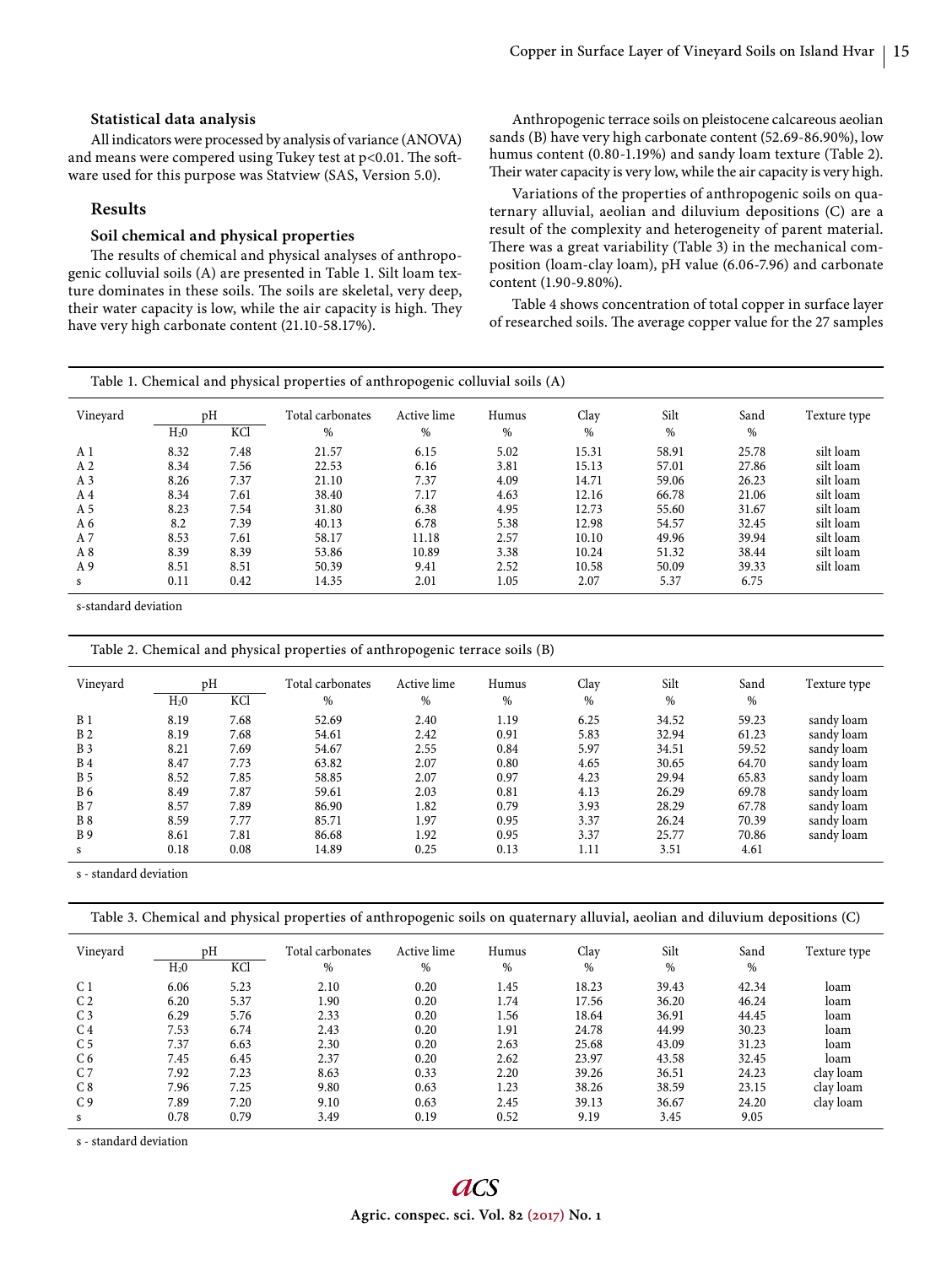Table 4. Total copper concentration (mg Cu kg<sup>-1</sup>) in surface layer (0-0.3 m) of researched soils

| Vineyard       | <b>Location A</b> | Location B        | Location C |
|----------------|-------------------|-------------------|------------|
|                |                   | $mg$ Cu $kg^{-1}$ |            |
|                | 129.33            | 73.47             | 103.00     |
| $\overline{c}$ | 99.07             | 89.43             | 115.00     |
| 3              | 106.67            | 50.60             | 122.00     |
| 4              | 75.37             | 61.77             | 130.67     |
| 5              | 93.17             | 87.90             | 221.67     |
| 6              | 86.33             | 71.97             | 137.67     |
|                | 55.43             | 62.87             | 276.33     |
| 8              | 55.67             | 72.63             | 132.67     |
| 9              | 53.50             | 69.13             | 179.33     |
| Average        | 83.84a            | 71.09a            | 157.59b    |

A - anthropogenic colluvial soils on quaternary colluvium depositions; B - anthropogenic terrace soils on pleistocene calcareous aeolian sands;

C - anthropogenic soils on quaternary alluvial, aeolian and diluvium depositions. Different letters in the table indicate means differing significantly according to Tukey test at P<0.01

examined was 129.33 mg kg <sup>-1</sup> (range 50.6-276.33 mg kg <sup>-1</sup>). The total copper concentrations in anthropogenic colluvial soils ranged between 53.50- 129.33 mg Cu kg-1. Anthropogenic soils on pleistocene calcareous aeolian sands contained 50.60-89.40 mg Cu kg-1 and anthropogenic soils on quaternary alluvial, aeolian and diluvium depositions contained 103-276.33 mg Cu kg <sup>-1</sup>. The highest concentration of total copper was recorded in anthropogenic soil on quaternary alluvial, aeolian and diluvium depositions from the vineyard C7 (276.33 mg Cu kg-1). It is also type of soil with the highest average concentration of total Cu in all soils covered by the research.

## **Discussion**

Vineyard soils of island Hvar contained from 50.60 to 276.33 mg Cu kg<sup>-1</sup>. These levels are clearly higher than those corresponding to surface horizons of other cultivated soils. Arable soils usually contain 5-30 mg Cu kg-1, while concentrations of total copper in treated vineyards can range between 100 and 1500 mg Cu kg<sup>-1</sup> (Besnard et al., 2001). These results are similar to results obtained by research in Croatia. Romić et al. (2001) declared that vineyard soils of continental Croatia contained from 30 to 700 mg Cu kg-1. Vitanović et al. (2010) reported that copper concentration in surface soils of vineyards in coastal Croatia are in range from 70.50 to 625.79 mg kg-1. Jurisić et al. (2012) found total copper concentration up to 394 mg kg-1 in vineyard soils in north-west part of Croatia. Copper concentrations above 100 mg kg-1 have been also found in other countries with tradition in vineyard production (Chaignon et al., 2002; Magalhaes et al., 1985; Ramos. 2006; Rusjan et al., 2007; Vavoulidou et al., 2005). In Croatia, total copper maximal allowable concentrations (MAC) of up to 120 mg kg<sup>-1</sup> are allowed in agricultural soils (NN 9/2014). MAC of copper in agricultural soils depends on soil texture and humus content of soil. For clayey soil MAC of copper is 60 mg kg-1, for loamy soil is 90 mg kg-1 and for sandy soil is 120 mg kg-1. In clayey soil, if humus content is lower than 3% MAC for loamy soil is used. In case of loamy soil MAC for sandy soil is used when humus content is lower than 3%. This classification is determined by comparison

of actual pollution with MAC of pollution or by the degree of pollution (So=content in soil – mg  $kg^{-1}$ / maximal allowable concentrations). Based on this, soils are grouped into five classes: pure soil (So<0.25), increased soil pollution (So 0.25-0.50), high soil pollution (So 0.50-1.00), polluted soil (So 1.00-2.00) and contaminated soil (So>2.00). Twenty-one out of twenty-seven vineyard soils under research deviate from the maximum allowed copper concentrations. Sixteen vineyards were polluted and five vineyards (C3, C4, C5, C6 and C7) in research were contaminated with copper. The analysis of variance of total copper concentrations ( $D=73.89*$  > LSD 0.01 = 48.74) indicates a considerable difference in total copper concentrations (with 99% certainty) between colluvial anthropogenic soils and anthropogenic terrace soils on quaternary alluvial, aeolian and diluvium depositions. There is also considerable difference ( $D=86.56* > LSD$  $0.01 = 48.74$ ) in total copper concentrations (with 99% certainty) between colluvial anthropogenic soils and anthropogenic terrace soils on pleistocene calcareous aeolian sands. Significantly higher concentrations of copper were identified in anthropogenic soils on quaternary alluvial, aeolian and diluvium depositions. These soils have loam and clay loam texture. They are heavier than other soils in research. Stronger bond of copper with clay particles can be the reason for higher concentrations of total copper in heavier soils (Lagomarsino et al., 2010). In lighter soils copper is leaching into lower layers more excessive and faster (Vitanović., 2012). Other reason for higher copper concentrations is location of vineyards. Vineyards are located on flat terrain in the area that is exposed to more severe disease attacks and consequently use of copper based fungicides on these type of terrain are more frequent (Pellegrini et al., 2010).

#### **Conclusion**

This research showed that application of copper fungicides in vineyards of island Hvar has resulted in the accumulation of copper residues in surface soils. Concentrations up to 276.33 mg Cu kg-1 were found in anthropogenic soil on quaternary alluvial, aeolian and diluvium depositions. Anthropogenic soil on quaternary alluvial, aeolian and diluvium depositions contain significantly ( $p<0.01$ ) higher concentrations of total copper compared to other soils under research. Sixteen out of twenty-seven vineyards under research were polluted and five were contaminated with copper. Special attention should be taken in organic vineyard production because in this type of production some copper based fungicides are allowed. The results of this research provide further input towards the inventory of heavy metals in vineyard soils of Croatia.

## **References**

- Besnard E., Chenu C., Robert M. 2001. Influence of organic amendments on copper distribution among particle-size and density fractions in Champagne vineyard soils, Environ. Pollut., Vol. 112, pp. 329-337
- Chaignon V., Sanchez-Neira I., Herrmann P., Jaillard, B., Hinsinger P. 2002. Copper bioavailability and extractability as related to chemical properties of contaminated soils from a vine-growing area. Environmental Pollution 123:229-238
- Flores-Velez L.M., Ducaroir J., Jaunet A.M., Robert M. 1996. Study of the distribution of copper in an acid sandy vineyard soil by three different methods. Eur. J. Soil Sci., Vol. 47, 523-532.